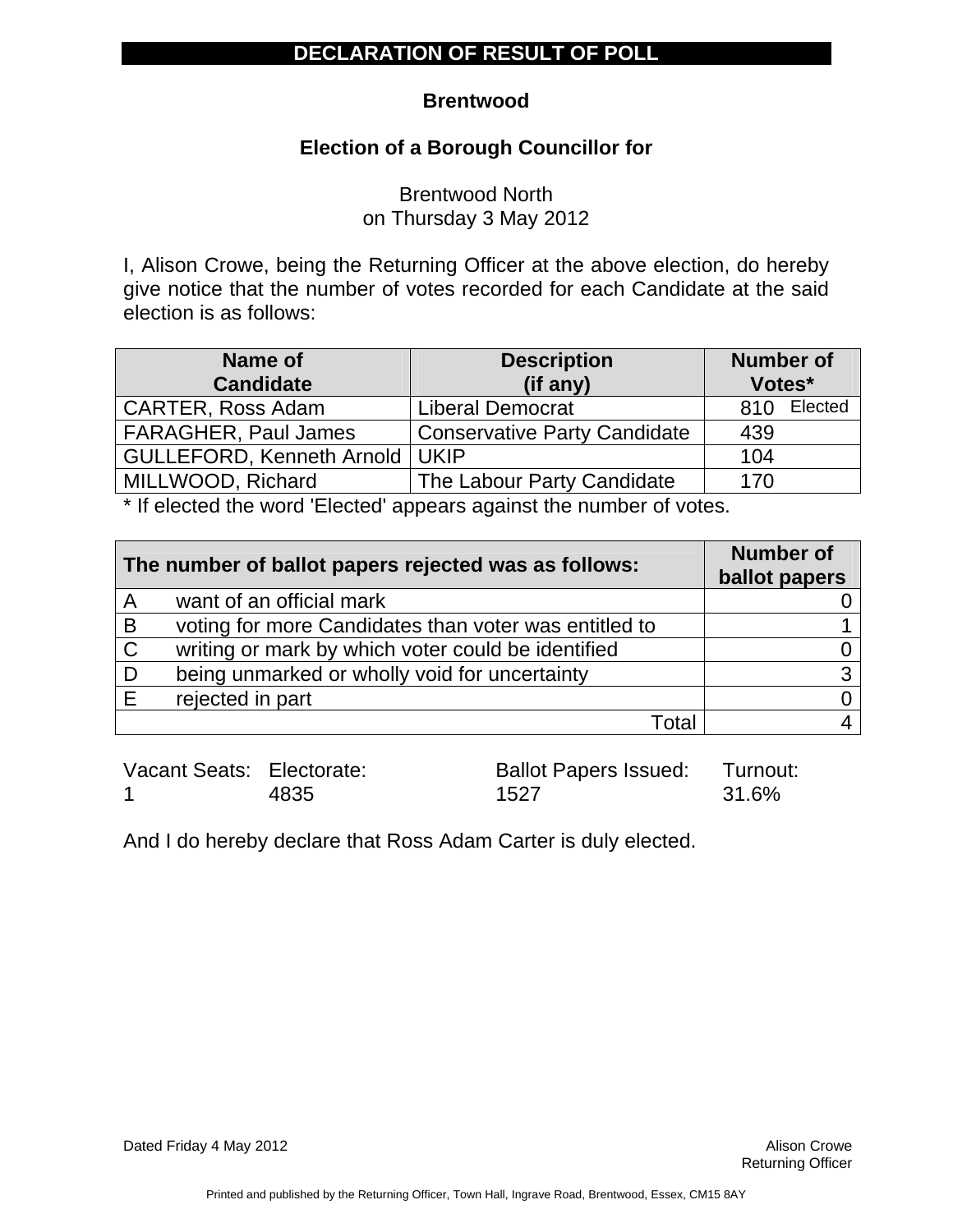#### **Brentwood**

### **Election of a Borough Councillor for**

Brentwood South on Thursday 3 May 2012

I, Alison Crowe, being the Returning Officer at the above election, do hereby give notice that the number of votes recorded for each Candidate at the said election is as follows:

| Name of                 | <b>Description</b>                  | <b>Number of</b> |
|-------------------------|-------------------------------------|------------------|
| <b>Candidate</b>        | (if any)                            | Votes*           |
| BISHOP, David John      | <b>Conservative Party Candidate</b> | 594              |
| MORRISSEY, Juliette     | The Labour Party Candidate          | 689<br>Elected   |
| SOUTHGATE, Wilfred      | <b>UK Independence Party</b>        | 146              |
| TYRRELL, Stephen George | <b>Liberal Democrat</b>             | 149              |

\* If elected the word 'Elected' appears against the number of votes.

| The number of ballot papers rejected was as follows: |                                                       | <b>Number of</b><br>ballot papers |
|------------------------------------------------------|-------------------------------------------------------|-----------------------------------|
| A                                                    | want of an official mark                              |                                   |
| B                                                    | voting for more Candidates than voter was entitled to |                                   |
| $\mathsf{C}$                                         | writing or mark by which voter could be identified    |                                   |
|                                                      | being unmarked or wholly void for uncertainty         |                                   |
|                                                      | rejected in part                                      |                                   |
|                                                      | Total                                                 |                                   |

Vacant Seats: Electorate: 1 4374 Ballot Papers Issued: 1580 Turnout: 36%

And I do hereby declare that Juliette Morrissey is duly elected.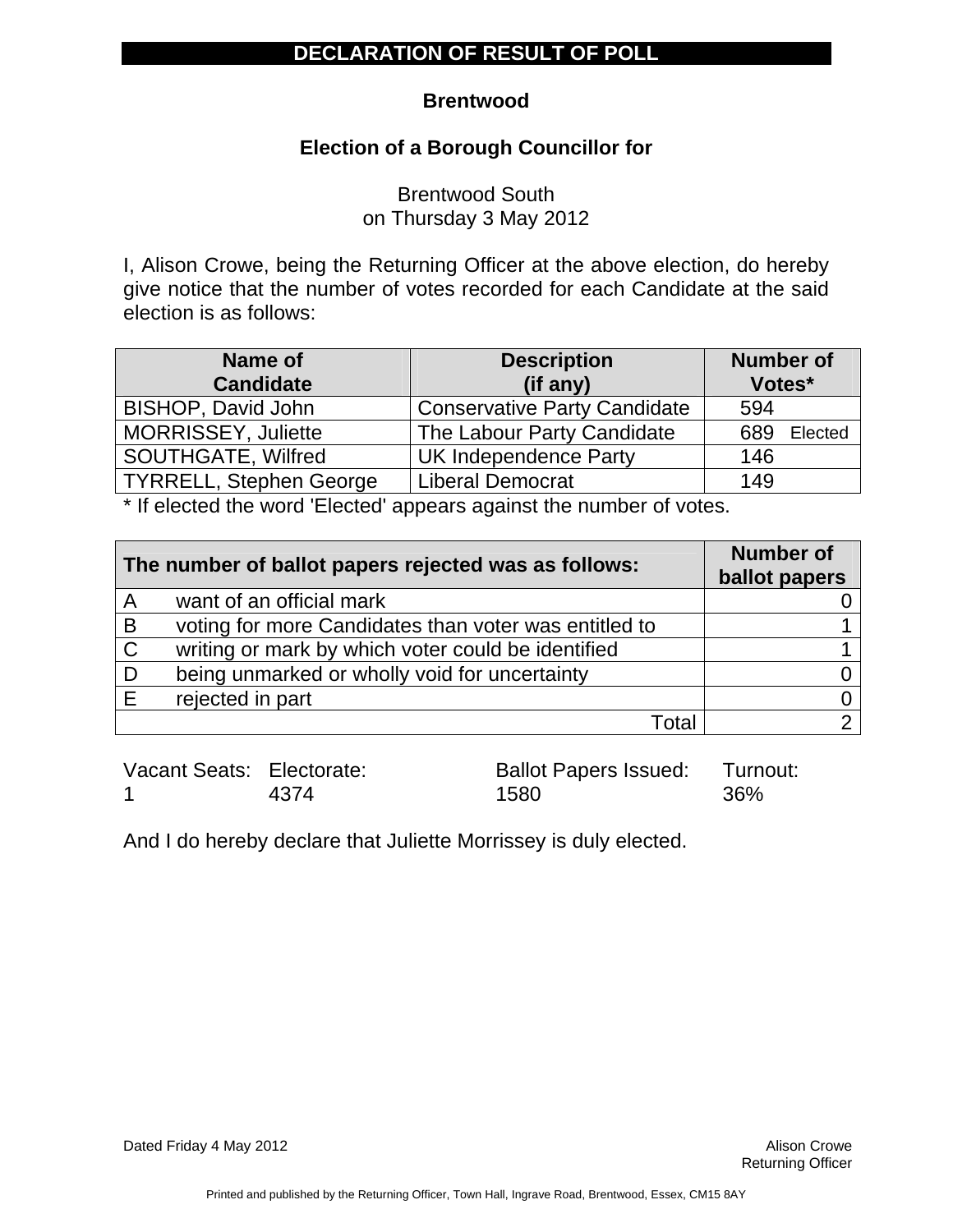#### **Brentwood**

### **Election of a Borough Councillor for**

Brentwood West on Thursday 3 May 2012

I, Alison Crowe, being the Returning Officer at the above election, do hereby give notice that the number of votes recorded for each Candidate at the said election is as follows:

| Name of<br><b>Candidate</b>   | <b>Description</b><br>(if any)      | <b>Number of</b><br>Votes* |
|-------------------------------|-------------------------------------|----------------------------|
| <b>BARRETT, Gareth Paul</b>   | The Labour Party Candidate          | 148                        |
| <b>CHILVERS, Karen Louise</b> | <b>Liberal Democrat</b>             | 1003<br>Elected            |
| HOLMES, Joan Edith            | <b>Conservative Party Candidate</b> | 667                        |

\* If elected the word 'Elected' appears against the number of votes.

| The number of ballot papers rejected was as follows: |                                                       | <b>Number of</b><br>ballot papers |
|------------------------------------------------------|-------------------------------------------------------|-----------------------------------|
| A                                                    | want of an official mark                              |                                   |
| B                                                    | voting for more Candidates than voter was entitled to |                                   |
| $\mathsf{C}$                                         | writing or mark by which voter could be identified    |                                   |
| D                                                    | being unmarked or wholly void for uncertainty         |                                   |
|                                                      | rejected in part                                      |                                   |
|                                                      | Total                                                 |                                   |

Vacant Seats: Electorate: 1 5253

Ballot Papers Issued: 1828 Turnout: 34.8%

And I do hereby declare that Karen Louise Chilvers is duly elected.

Dated Friday 4 May 2012 **Alison Crowe Alison Crowe Alison Crowe**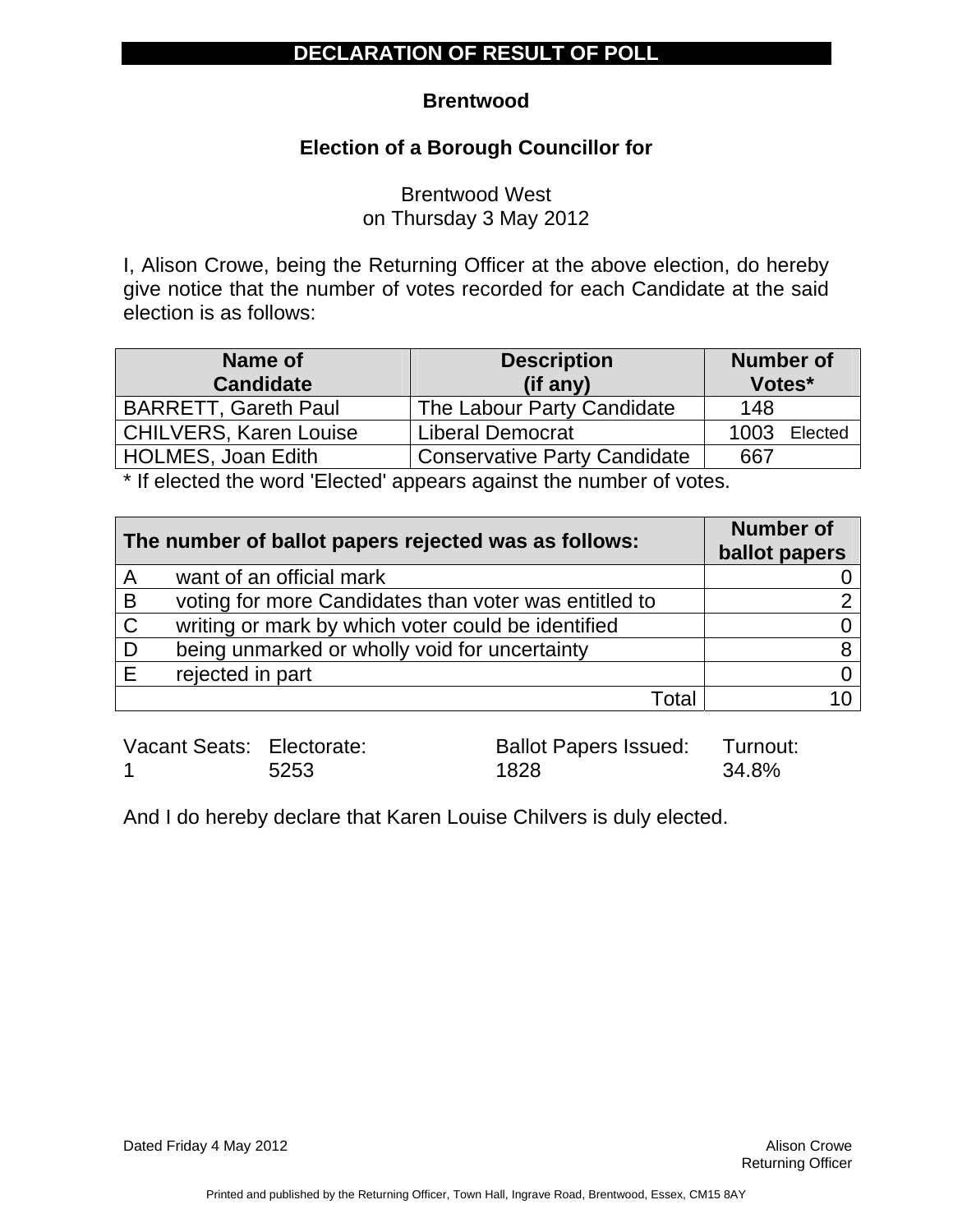#### **Brentwood**

### **Election of a Borough Councillor for**

Brizes & Doddinghurst on Thursday 3 May 2012

I, Alison Crowe, being the Returning Officer at the above election, do hereby give notice that the number of votes recorded for each Candidate at the said election is as follows:

| Name of                       | <b>Description</b>                  | <b>Number of</b> |
|-------------------------------|-------------------------------------|------------------|
| <b>Candidate</b>              | (if any)                            | Votes*           |
| <b>GREEN, Charles Richard</b> | <b>Liberal Democrat</b>             | 262              |
| MAGUIRE, Yvonne Jeanette      | <b>UK Independence Party</b>        | 318              |
| MCCHEYNE, Roger John          | <b>Conservative Party Candidate</b> | Elected<br>806   |
| <b>WIGRAM, Michele Anne</b>   | The Labour Party Candidate          | 131              |

\* If elected the word 'Elected' appears against the number of votes.

| The number of ballot papers rejected was as follows: |                                                       | <b>Number of</b><br>ballot papers |
|------------------------------------------------------|-------------------------------------------------------|-----------------------------------|
| A                                                    | want of an official mark                              |                                   |
| B                                                    | voting for more Candidates than voter was entitled to |                                   |
| $\mathsf{C}$                                         | writing or mark by which voter could be identified    |                                   |
|                                                      | being unmarked or wholly void for uncertainty         |                                   |
|                                                      | rejected in part                                      |                                   |
|                                                      | Total                                                 |                                   |

Vacant Seats: Electorate: 1 4723 Ballot Papers Issued: 1518 Turnout: 32.1%

And I do hereby declare that Roger John McCheyne is duly elected.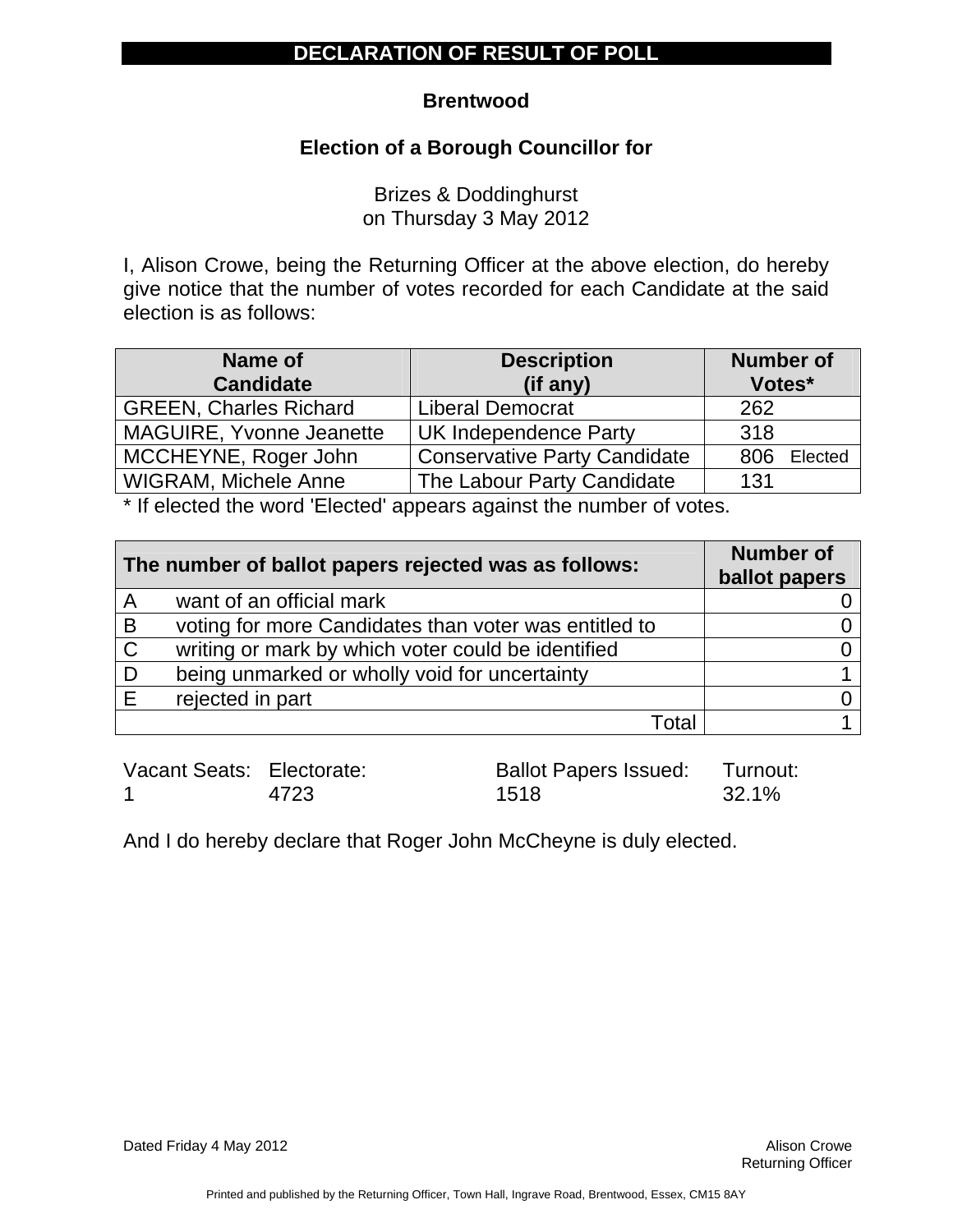#### **Brentwood**

### **Election of a Borough Councillor for**

Herongate, Ingrave & West Horndon on Thursday 3 May 2012

I, Alison Crowe, being the Returning Officer at the above election, do hereby give notice that the number of votes recorded for each Candidate at the said election is as follows:

| Name of<br><b>Candidate</b>    | <b>Description</b><br>(if any)      | <b>Number of</b><br>Votes* |
|--------------------------------|-------------------------------------|----------------------------|
| <b>BECKETT, Simon</b>          | <b>Liberal Democrat</b>             | 84                         |
| <b>MURPHY, Sheila Patricia</b> | <b>Conservative Party Candidate</b> | Elected<br>696             |
| <b>NORRIS, Peter</b>           | The Labour Party Candidate          | 140                        |

\* If elected the word 'Elected' appears against the number of votes.

| The number of ballot papers rejected was as follows: |                                                       | <b>Number of</b><br>ballot papers |
|------------------------------------------------------|-------------------------------------------------------|-----------------------------------|
| A                                                    | want of an official mark                              |                                   |
| B                                                    | voting for more Candidates than voter was entitled to |                                   |
| $\mathsf{C}$                                         | writing or mark by which voter could be identified    |                                   |
| D                                                    | being unmarked or wholly void for uncertainty         |                                   |
|                                                      | rejected in part                                      |                                   |
|                                                      | Total                                                 |                                   |

Vacant Seats: Electorate: 1 2965 Ballot Papers Issued: 930 Turnout: 31.4%

And I do hereby declare that Sheila Patricia Murphy is duly elected.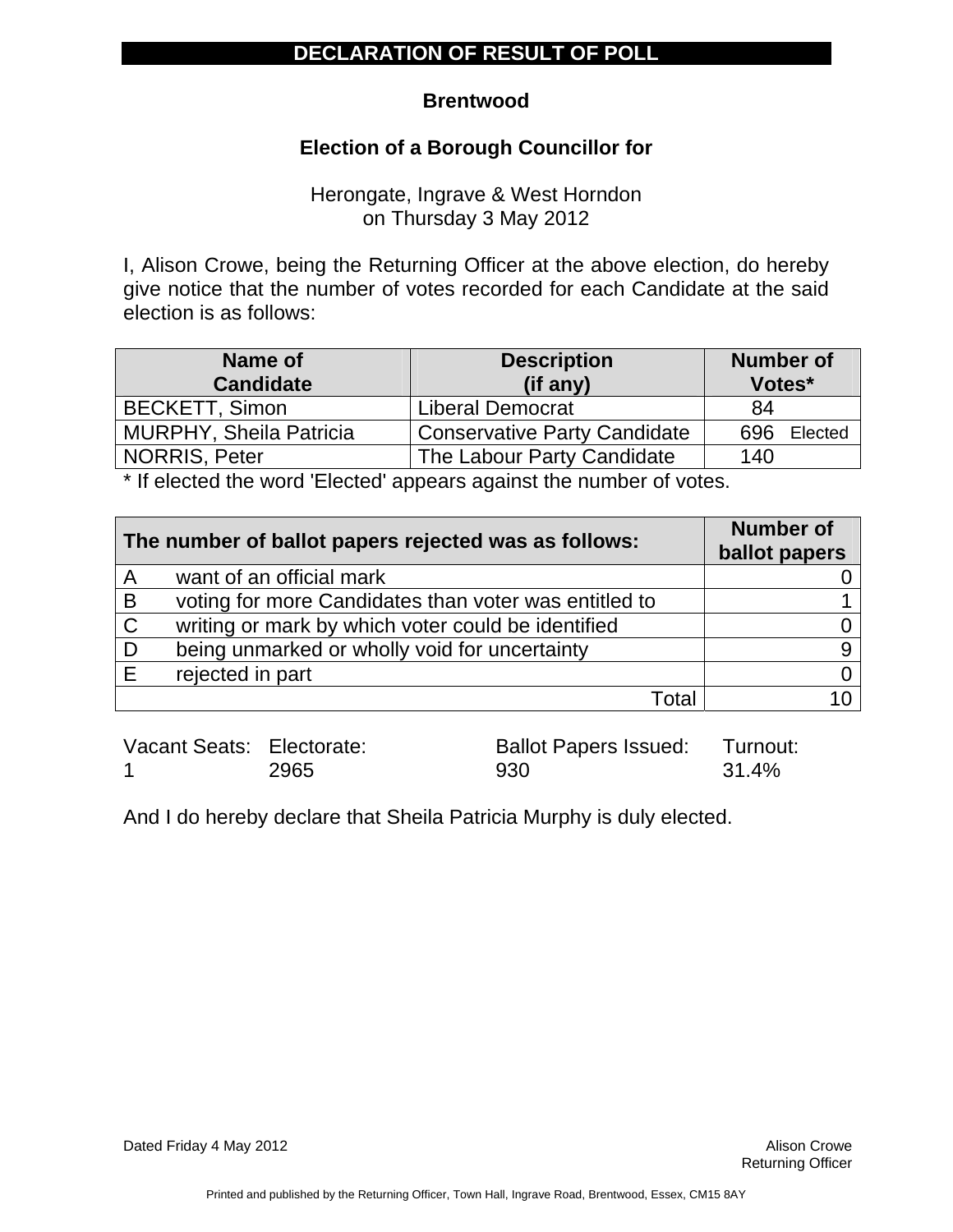#### **Brentwood**

### **Election of a Borough Councillor for**

Hutton Central on Thursday 3 May 2012

I, Alison Crowe, being the Returning Officer at the above election, do hereby give notice that the number of votes recorded for each Candidate at the said election is as follows:

| Name of<br><b>Candidate</b>             | <b>Description</b><br>(if any)      | <b>Number of</b><br>Votes* |
|-----------------------------------------|-------------------------------------|----------------------------|
| <b>KERSLAKE, John Wilfred</b><br>Ernest | <b>Conservative Party Candidate</b> | 669 Elected                |
| <b>KORTLANDT, Susan</b>                 | The Labour Party Candidate          | 145                        |
| PRICE, Linda Doreen                     | <b>Liberal Democrat</b>             | 104                        |

\* If elected the word 'Elected' appears against the number of votes.

|              | The number of ballot papers rejected was as follows:  | <b>Number of</b><br>ballot papers |
|--------------|-------------------------------------------------------|-----------------------------------|
| A            | want of an official mark                              |                                   |
| B            | voting for more Candidates than voter was entitled to | ◠                                 |
| $\mathsf{C}$ | writing or mark by which voter could be identified    |                                   |
|              | being unmarked or wholly void for uncertainty         | 10                                |
|              | rejected in part                                      |                                   |
|              | Total                                                 | 12                                |

| Vacant Seats: Electorate: |      | Ballot Papers Issued: Turnout: |       |
|---------------------------|------|--------------------------------|-------|
|                           | 2917 | 930                            | 31.9% |

And I do hereby declare that John Wilfred Ernest Kerslake is duly elected.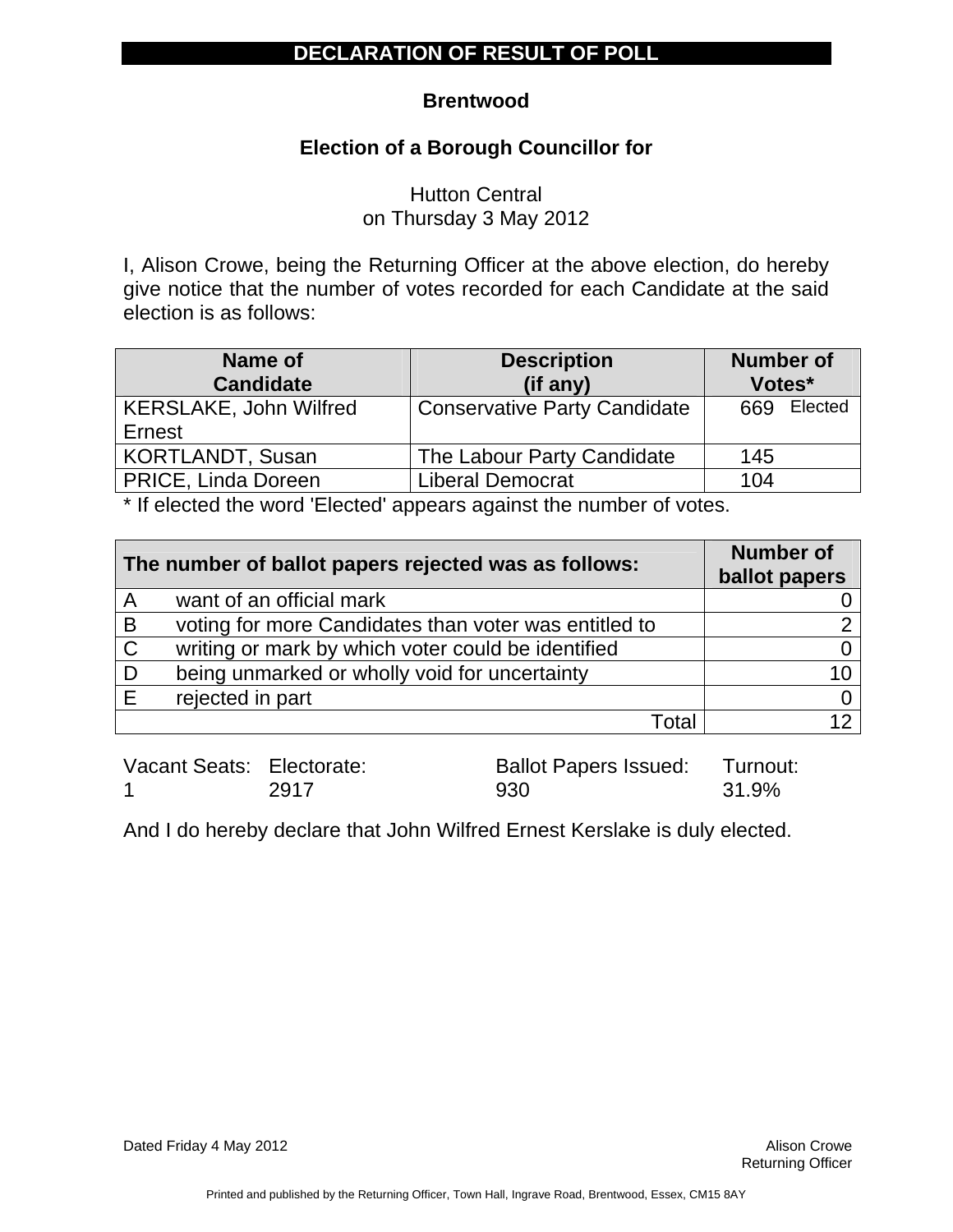### **Brentwood**

## **Election of a Borough Councillor for**

Hutton North on Thursday 3 May 2012

I, Alison Crowe, being the Returning Officer at the above election, do hereby give notice that the number of votes recorded for each Candidate at the said election is as follows:

| Name of<br><b>Candidate</b>  | <b>Description</b><br>(if any) | <b>Number of</b><br>Votes* |  |
|------------------------------|--------------------------------|----------------------------|--|
| <b>BOWYER, Peter Charles</b> | <b>Liberal Democrat</b>        | 112                        |  |
|                              |                                |                            |  |
| MAYO, Peter John             | The Labour Party Candidate     | 192                        |  |
| MCKINLAY, Louise Jane        | The Conservative Party         | Elected<br>600             |  |
|                              | Candidate                      |                            |  |

\* If elected the word 'Elected' appears against the number of votes.

|              | The number of ballot papers rejected was as follows:  | <b>Number of</b><br>ballot papers |
|--------------|-------------------------------------------------------|-----------------------------------|
| A            | want of an official mark                              |                                   |
| B            | voting for more Candidates than voter was entitled to |                                   |
| $\mathsf{C}$ | writing or mark by which voter could be identified    |                                   |
|              | being unmarked or wholly void for uncertainty         |                                   |
|              | rejected in part                                      |                                   |
|              | Total                                                 | R                                 |

Vacant Seats: Electorate: 1 3178 Ballot Papers Issued: 912 Turnout: 28.7%

And I do hereby declare that Louise Jane McKinlay is duly elected.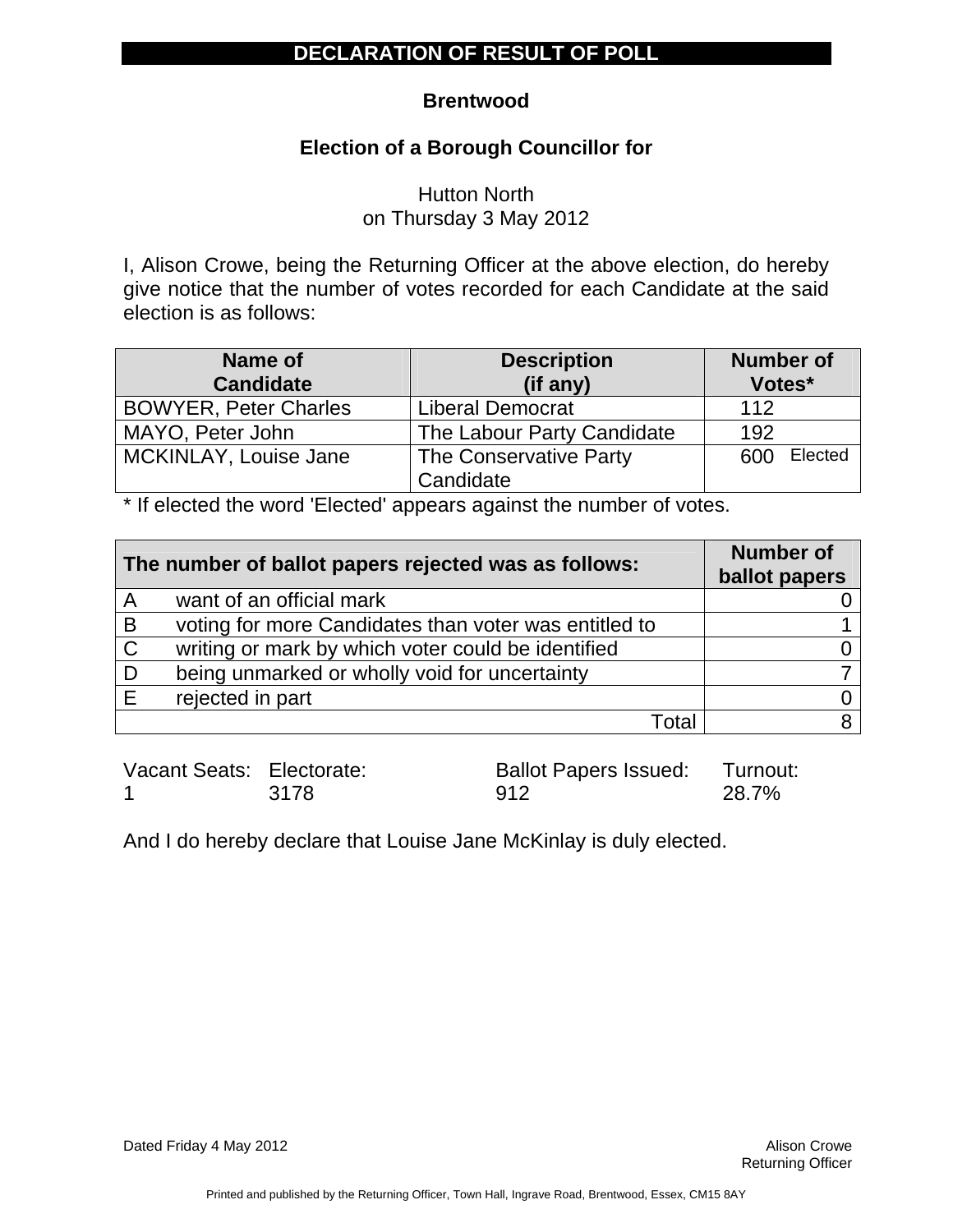### **Brentwood**

## **Election of a Borough Councillor for**

Hutton South on Thursday 3 May 2012

I, Alison Crowe, being the Returning Officer at the above election, do hereby give notice that the number of votes recorded for each Candidate at the said election is as follows:

| Name of<br><b>Candidate</b>     | <b>Description</b><br>(if any)      | <b>Number of</b><br>Votes* |  |
|---------------------------------|-------------------------------------|----------------------------|--|
| FOSTER, Deborah Lynn            | The Labour Party Candidate          | 96                         |  |
| <b>REED, Mark Peter</b>         | <b>Conservative Party Candidate</b> | Elected<br>557             |  |
| <b>SEYMOUR, Christine Janie</b> | <b>Liberal Democrat</b>             | 68                         |  |
| WATT, David                     | <b>UK Independence Party</b>        | 178                        |  |

\* If elected the word 'Elected' appears against the number of votes.

|              | The number of ballot papers rejected was as follows:  | <b>Number of</b><br>ballot papers |
|--------------|-------------------------------------------------------|-----------------------------------|
| A            | want of an official mark                              |                                   |
| B            | voting for more Candidates than voter was entitled to |                                   |
| $\mathsf{C}$ | writing or mark by which voter could be identified    |                                   |
| D            | being unmarked or wholly void for uncertainty         |                                   |
| Е            | rejected in part                                      |                                   |
|              | Total                                                 |                                   |

| Vacant Seats: Electorate: |      | <b>Ballot Papers Issued: Turnout:</b> |       |
|---------------------------|------|---------------------------------------|-------|
|                           | 3082 | 900                                   | 29.2% |

And I do hereby declare that Mark Peter Reed is duly elected.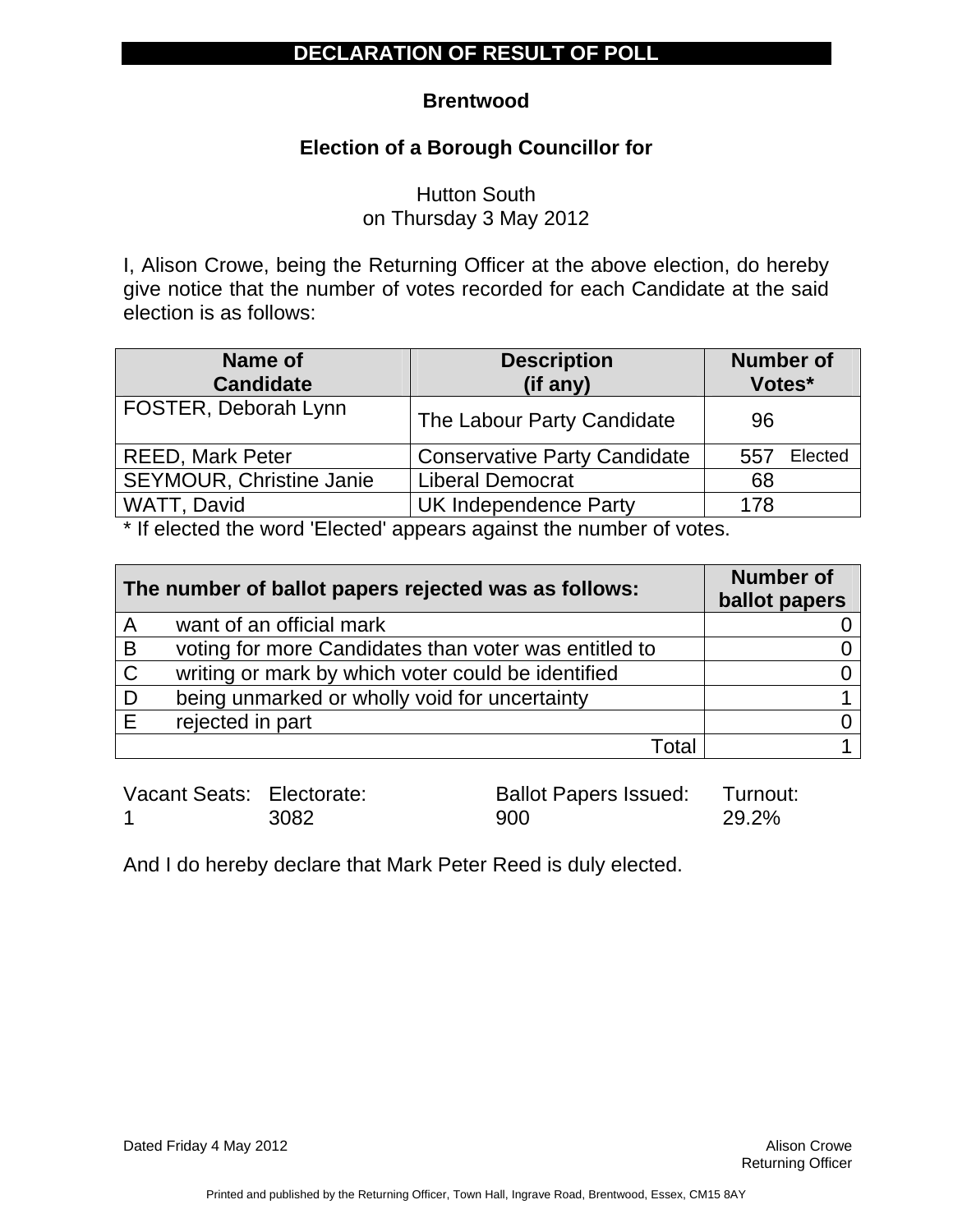#### **Brentwood**

### **Election of a Borough Councillor for**

Ingatestone, Fryerning & Mountnessing on Thursday 3 May 2012

I, Alison Crowe, being the Returning Officer at the above election, do hereby give notice that the number of votes recorded for each Candidate at the said election is as follows:

| <b>Name of</b>                    | <b>Description</b>                  | <b>Number of</b> |  |
|-----------------------------------|-------------------------------------|------------------|--|
| <b>Candidate</b>                  | (if any)                            | Votes*           |  |
| <b>BROWN, Colin Stuart</b>        | <b>Liberal Democrat</b>             | 141              |  |
| <b>GULLEFORD, Janette Pauline</b> | <b>UKIP</b>                         | 304              |  |
| <b>SLEEP, Anthony Robert</b>      | <b>Conservative Party Candidate</b> | Elected<br>870   |  |
| WINTER, Jane                      | The Labour Party Candidate          | 213              |  |

\* If elected the word 'Elected' appears against the number of votes.

|              | The number of ballot papers rejected was as follows:  | <b>Number of</b><br>ballot papers |
|--------------|-------------------------------------------------------|-----------------------------------|
| A            | want of an official mark                              |                                   |
| B            | voting for more Candidates than voter was entitled to |                                   |
| $\mathsf{C}$ | writing or mark by which voter could be identified    |                                   |
|              | being unmarked or wholly void for uncertainty         |                                   |
|              | rejected in part                                      |                                   |
|              | Total                                                 |                                   |

| Vacant Seats: Electorate: |      | <b>Ballot Papers Issued: Turnout:</b> |       |
|---------------------------|------|---------------------------------------|-------|
|                           | 4846 | 1537                                  | 31.7% |

And I do hereby declare that Anthony Robert Sleep is duly elected.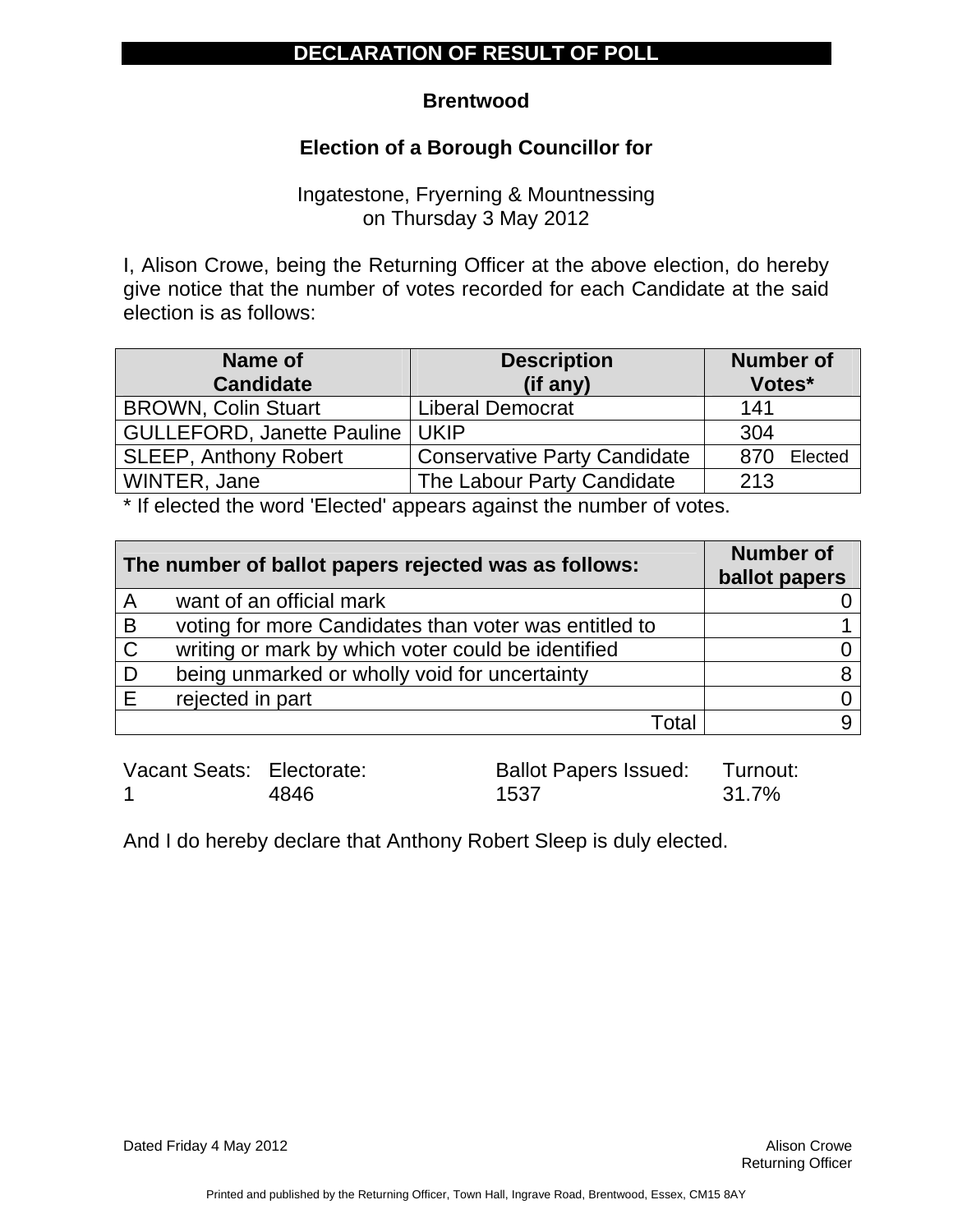#### **Brentwood**

### **Election of a Borough Councillor for**

Pilgrims Hatch on Thursday 3 May 2012

I, Alison Crowe, being the Returning Officer at the above election, do hereby give notice that the number of votes recorded for each Candidate at the said election is as follows:

| Name of<br><b>Description</b><br><b>Candidate</b><br>(if any) |                                     | <b>Number of</b><br>Votes* |
|---------------------------------------------------------------|-------------------------------------|----------------------------|
| KENDALL, David John                                           | <b>Liberal Democrat</b>             | Elected<br>920             |
| SAUNDERS, Stephen John                                        | <b>Conservative Party Candidate</b> | 328                        |
| <b>WATERHOUSE, Yvonne</b>                                     | The Labour Party Candidate          | 255                        |

\* If elected the word 'Elected' appears against the number of votes.

|              | The number of ballot papers rejected was as follows:  | <b>Number of</b><br>ballot papers |
|--------------|-------------------------------------------------------|-----------------------------------|
| A            | want of an official mark                              |                                   |
| B            | voting for more Candidates than voter was entitled to |                                   |
| $\mathsf{C}$ | writing or mark by which voter could be identified    |                                   |
| D            | being unmarked or wholly void for uncertainty         |                                   |
| F            | rejected in part                                      |                                   |
|              | Total                                                 |                                   |

Vacant Seats: Electorate: 1 4599 Ballot Papers Issued: 1513

Turnout: 32.9%

And I do hereby declare that David John Kendall is duly elected.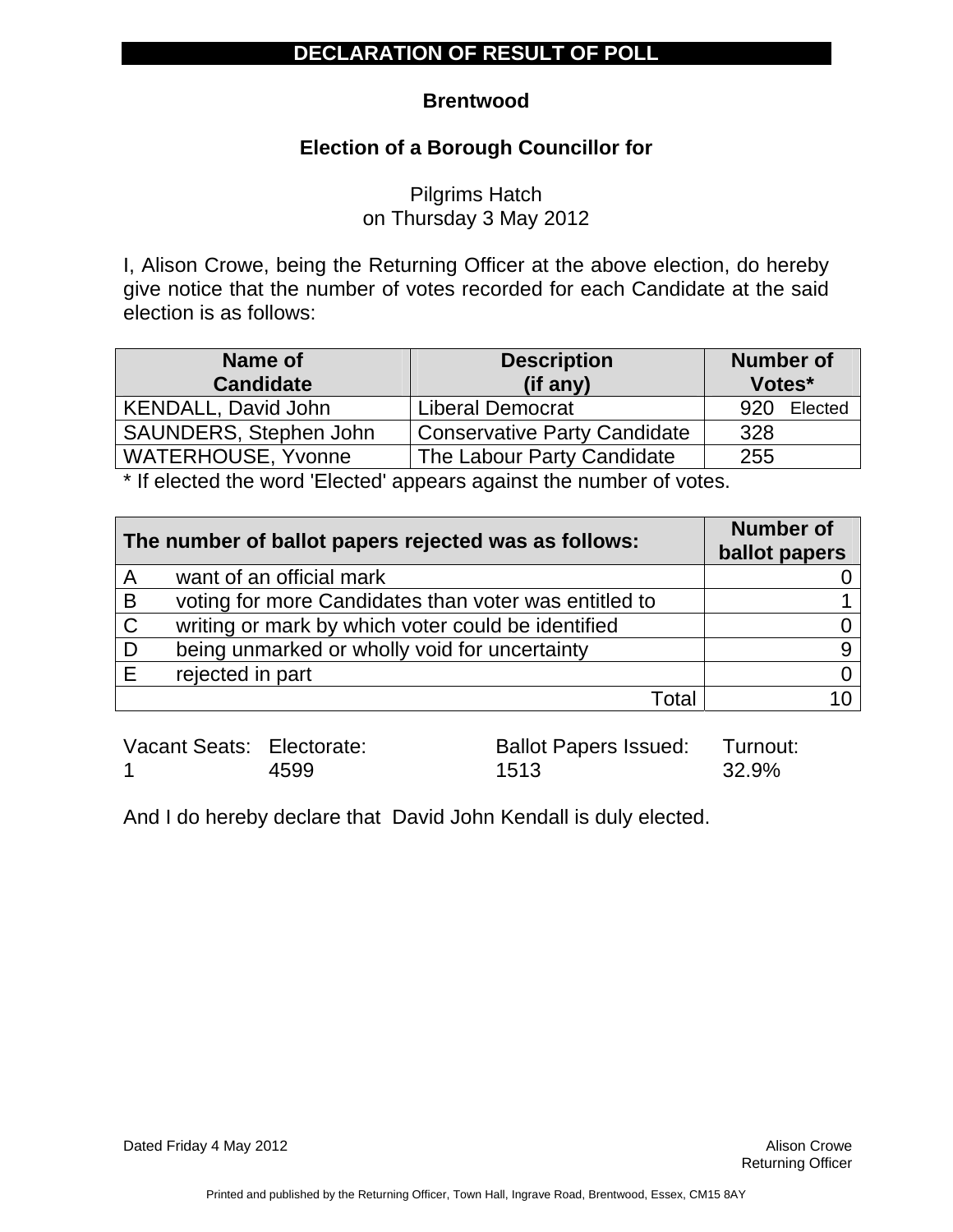#### **Brentwood**

### **Election of a Borough Councillor for**

**Shenfield** on Thursday 3 May 2012

I, Alison Crowe, being the Returning Officer at the above election, do hereby give notice that the number of votes recorded for each Candidate at the said election is as follows:

| Name of<br><b>Candidate</b>   | <b>Description</b><br>$(if$ any)    | <b>Number of</b><br>Votes* |
|-------------------------------|-------------------------------------|----------------------------|
| <b>BARRETT, Tim Nicholas</b>  | The Labour Party Candidate          | 116                        |
| <b>BREHAUT, Margaret Rose</b> | <b>Conservative Party Candidate</b> | 611                        |
| <b>CLARK, Graeme Lawrence</b> | <b>Liberal Democrat</b>             | Elected<br>853             |

\* If elected the word 'Elected' appears against the number of votes.

| The number of ballot papers rejected was as follows: |                                                       | <b>Number of</b><br>ballot papers |
|------------------------------------------------------|-------------------------------------------------------|-----------------------------------|
| A                                                    | want of an official mark                              |                                   |
| B                                                    | voting for more Candidates than voter was entitled to |                                   |
| $\mathsf{C}$                                         | writing or mark by which voter could be identified    |                                   |
| D                                                    | being unmarked or wholly void for uncertainty         |                                   |
| E                                                    | rejected in part                                      |                                   |
|                                                      | Total                                                 | 13                                |

Vacant Seats: Electorate: 1 4256

Ballot Papers Issued: 1593 Turnout: 37.4%

And I do hereby declare that Graeme Lawrence Clark is duly elected.

Dated Friday 4 May 2012 **Alison Crowe Alison Crowe Alison Crowe**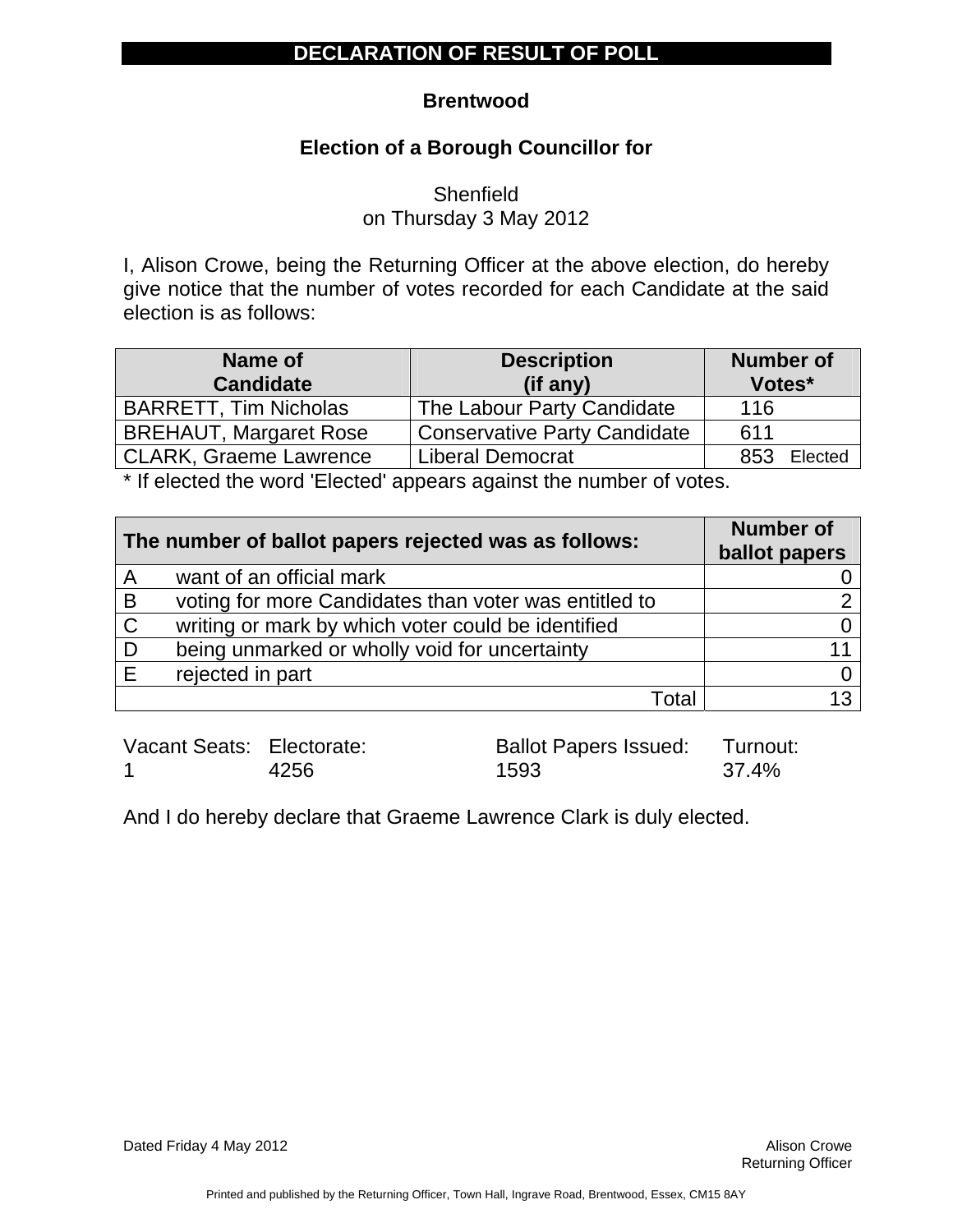### **Brentwood**

## **Election of a Borough Councillor for**

Tipps Cross on Thursday 3 May 2012

I, Alison Crowe, being the Returning Officer at the above election, do hereby give notice that the number of votes recorded for each Candidate at the said election is as follows:

| Name of                      | <b>Description</b>                  |        | <b>Number of</b> |  |
|------------------------------|-------------------------------------|--------|------------------|--|
| <b>Candidate</b>             | (if any)                            | Votes* |                  |  |
| <b>HOPKINS, John Antony</b>  | The Labour Party Candidate          | 44     |                  |  |
| <b>KEEBLE, Roger Charles</b> | Independent                         | 701    | Elected          |  |
| <b>SPENCER, June Dorothy</b> | <b>Liberal Democrat</b>             | 19     |                  |  |
| <b>WHEELER, Susannah</b>     | <b>Conservative Party Candidate</b> | 493    |                  |  |

\* If elected the word 'Elected' appears against the number of votes.

| The number of ballot papers rejected was as follows: |                                                       | <b>Number of</b><br>ballot papers |
|------------------------------------------------------|-------------------------------------------------------|-----------------------------------|
| A                                                    | want of an official mark                              |                                   |
| B                                                    | voting for more Candidates than voter was entitled to |                                   |
| $\mathsf{C}$                                         | writing or mark by which voter could be identified    |                                   |
|                                                      | being unmarked or wholly void for uncertainty         |                                   |
|                                                      | rejected in part                                      |                                   |
|                                                      | Total                                                 | ◠                                 |

| Vacant Seats: Electorate: |      | Ballot Papers Issued: Turnout: |       |
|---------------------------|------|--------------------------------|-------|
|                           | 3064 | 1260                           | 41.1% |

And I do hereby declare that Roger Charles Keeble is duly elected.